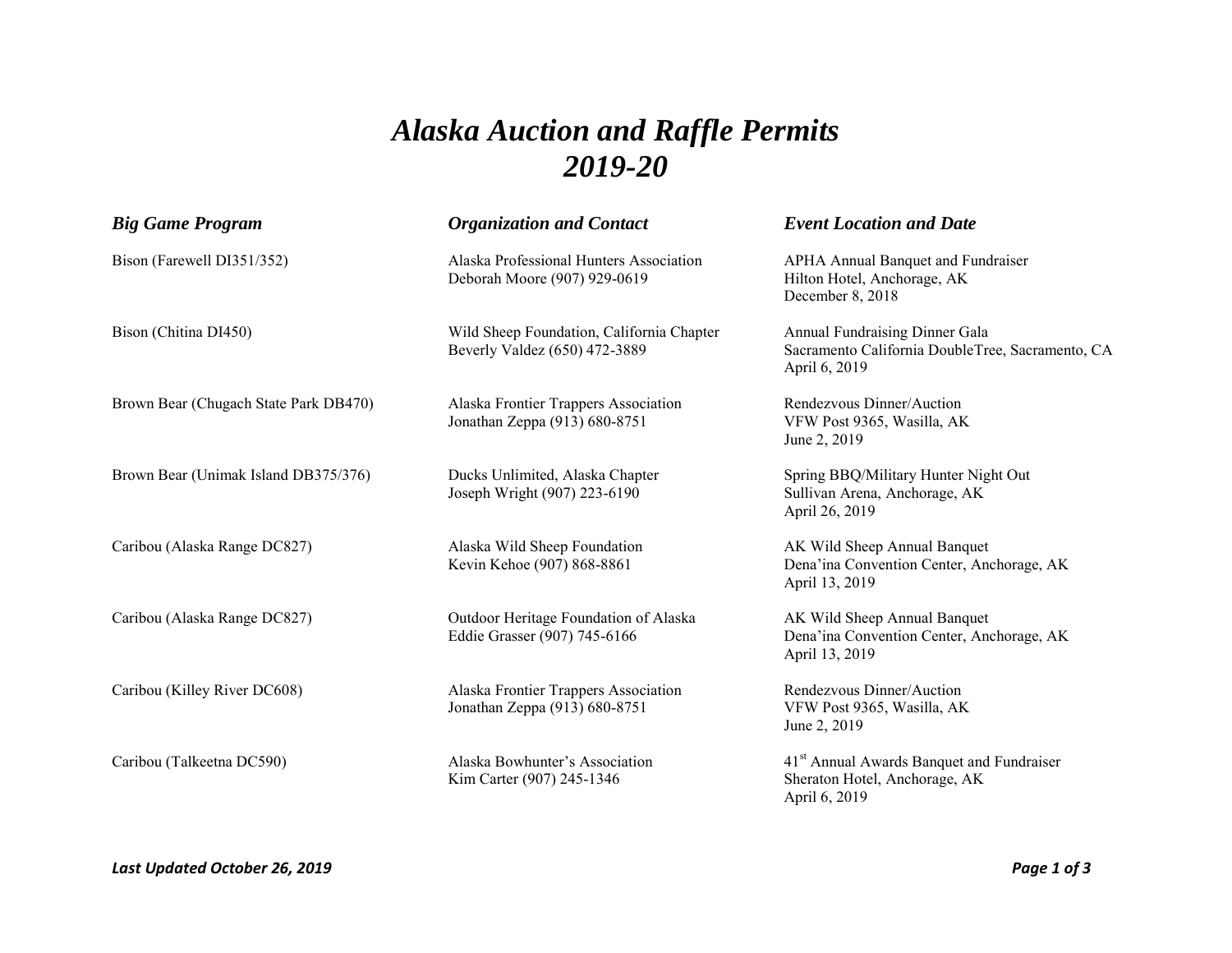| Dall Sheep (Delta CUA DS203/204)             | Alaska Bowhunter's Association<br>Kim Carter (907) 245-1346               | 41st Annual Awards Banquet and Fundraiser<br>Sheraton Hotel, Anchorage, AK<br>April 6, 2019                       |
|----------------------------------------------|---------------------------------------------------------------------------|-------------------------------------------------------------------------------------------------------------------|
| Dall Sheep (Tok Mgt Area DS102/103)          | Safari Club International, Alaska Chapter<br>Susan Grasser (907) 980-9018 | 2019 Hunting Expo & Sportsmen's Banquet<br>Dena'ina Convention Center, Anchorage, AK<br>February $22 - 23$ , 2019 |
| Dall Sheep (Western Chugach SS143)           | Alaska Wild Sheep Foundation<br>Kevin Kehoe (907) 868-8861                | 2019 WSF Annual Convention Sheep Show<br>Peppermill Resort, Reno, NV<br>February 7-9, 2019                        |
| Elk (Etolin Island DE318-323)                | Resident Hunters of Alaska<br>Mark Richards (907) 371-7436                | <b>RHAK</b> Banquet<br>Egan Center, Anchorage, AK<br>March 23, 2019                                               |
| Elk (Raspberry/Afognak Island DE702-723)     | Alaska Wild Sheep Foundation<br>Kevin Kehoe (907) 868-8861                | AK Wild Sheep Annual Banquet<br>Dena'ina Convention Center, Anchorage, AK<br>April 13, 2019                       |
| Moose (Turnagain Arm DM210)                  | Ducks Unlimited, Alaska Chapter<br>Joseph Wright (907) 223-6190           | Spring BBQ/Military Hunter Night Out<br>Sullivan Arena, Anchorage, AK<br>April 26, 2019                           |
| Moose (Delta Junction Management Area DM795) | Safari Club International, Alaska Chapter<br>Susan Grasser (907) 980-9018 | 2019 Hunting Expo & Sportsmen's Banquet<br>Dena'ina Convention Center, Anchorage, AK<br>February 22 - 23, 2019    |
| Mountain Goat (Lake George DG889)            | Mule Deer Foundation<br>Amanda Yetter (801) 973-3940                      | Western Hunting & Conservation Expo<br>Salt Palace, Convention Center, Salt Lake City, UT<br>February 14-17, 2019 |
| Mountain Goat (Metal Creek DG890)            | Alaska Frontier Trappers Association<br>Jonathan Zeppa (913) 680-8751     | Rendezvous Dinner/Auction<br>VFW Post 9365, Wasilla, AK<br>June 2, 2019                                           |
| Mountain Goat (Revillagigedo DG005)          | Alaska Professional Hunters Association<br>Deborah Moore (907) 929-0619   | APHA Annual Banquet and Fundraiser<br>Hilton Hotel, Anchorage, AK<br>December 8, 2018                             |